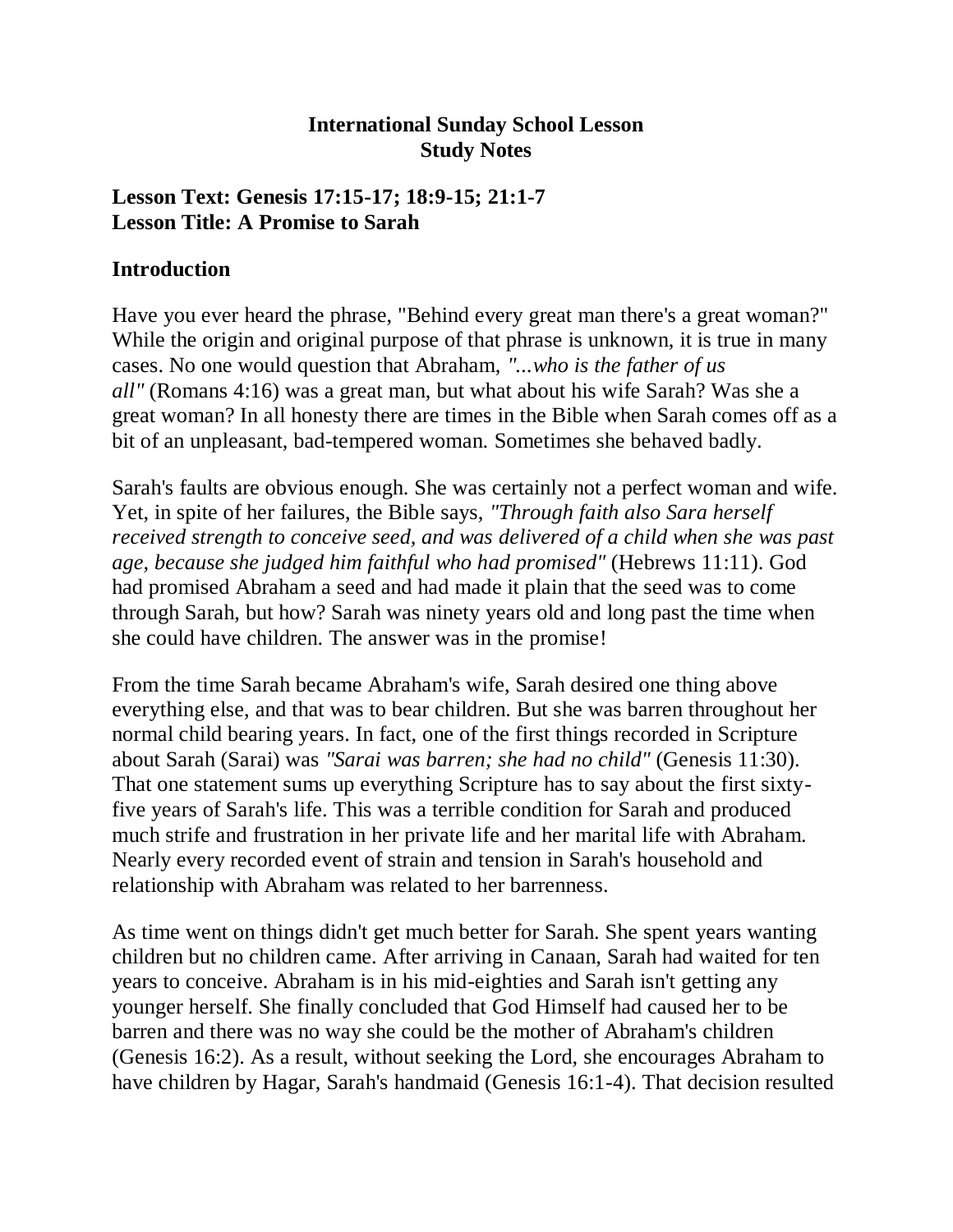in the birth of Ishmael was proved to be a seed bed of anger, hostility, and resentment.

As Genesis 17 opens, God revealed Himself to Abraham with a new name: *"Almighty God,"* (Genesis 17:1). This particular name of God highlighted God's omnipotence. After hearing the promise that Abraham would be the father of a nation so many times, Abraham might have been wondering whether he would ever see the son who would fulfill those promises. God's name, *"Almighty God"* (Genesis 17:1) was a needed reminder to Abraham that nothing was too hard for God. Not even at this late stage in life.

# **The Promise Expanded (Genesis 17:15-17)**

# Verse 15-16

"And God said unto Abraham, As for Sarai thy wife, thou shalt not call her name Sarai, but Sarah shall her name be. And I will bless her, and give thee a son also of her: yea, I will bless her, and she shall be a mother of nations; kings of people shall be of her."

Having talked about His covenant with Abraham and then expanding on how circumcision was to be the distinguishing mark of Abraham and his family, the Lord then turns to the subject of Sarah, Abraham's wife. There's no indication that Sarah was present to hear this conversation between God and Abraham although she is part of the subject of the conversation. It is most likely that she heard about the conversation from Abraham.

"As for Sarai thy wife, thou shalt not call her name Sarai, but Sarah shall her name be." God's promised child needed a mother, and only "Sarai" qualified. She, like Abraham, needed a name that proclaimed God's purpose among the nations. From this point on her name would no longer be "Sarai," meaning "my princess," but "Sarah," meaning "princess." By removing the possessive pronoun "my," in front of "princess," the Lord was taking away her personal name, "Sarai," the Lord gave her a positional name, "Sarah" because she was going to "be a mother of nations."

God promised to "bless her, and give thee a son also of her." In order for Sarah to become "a mother of nations" God would certainly have to "bless her." This barren woman would need God's blessing in order to conceive and give birth. God promised to "give a son" to Abraham "also of her." The promised child would come through Sara. The "blessing" promised here reached far beyond the present into the future and included the fact that "kings of people" would be part of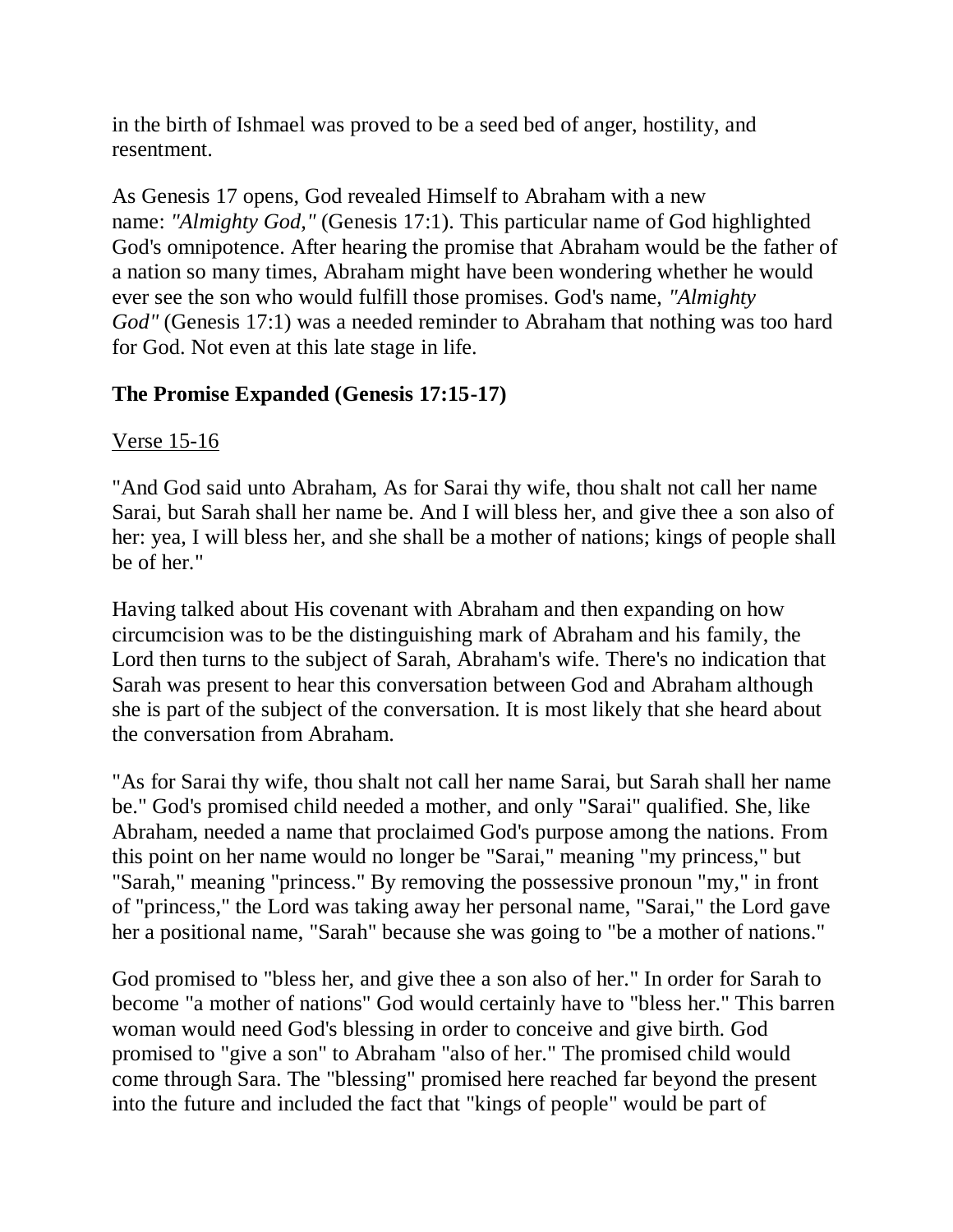Abraham and Sarah's descendants. The fulfillment for this aspect of the promise begins when Saul becomes Israel's first genuine king more than 1,000 years later. The final king in the long line is Jesus Christ, the *"King of kings"* (Revelation 17:14).

# Verse 17

"Then Abraham fell upon his face, and laughed, and said in his heart, Shall a child be born unto him that is an hundred years old? and shall Sarah, that is ninety years old, bear?"

There are a lot of different types of laughter in the world. There are those who foolishly laugh at sin and the filthy jokes of the world. There is that laughter that comes from a merry heart and is good for the soul of man. When Abraham "fell upon his face, and laughed," there was probably as much relief and gladness in his laughter than anything else. His laughter was not disrespectful or sinful. Abraham is on "his face" on the ground in humility before God. He just collapsed in a respectful and amazed laughter at the prospect of a hundred year-old man and a ninety-year-old woman having a baby.

Sometimes God's promises and God's plan doesn't make sense to us. Even though God had repeatedly stated His promise of Abraham having a child when God expanded that promise to include Abraham's barren wife he just had difficulty grasping it all. But don't mistake Abraham's laughter and difficulty processing all this information as unbelief. In Romans 4:20-21, the apostle Paul speaking of this very moment said, *"He staggered not at the promise of God through unbelief; but was strong in faith, giving glory to God; And being fully persuaded that, what he had promised, he was able also to perform."*

# **The Promise Explained (Genesis 18:9-15)**

In Genesis 17:22, the Bible says, *"And he left off talking with him, and God went up from Abraham."* Before God finished speaking with Abraham He promised to bless Ishmael, Abraham's son by Hagar, and He told Abraham to name the son he would have with Sarah, Isaac (Genesis 17:19-20). As Abraham's conversation with the Lord concluded he proceeded to obey the Lord by circumcising Ishmael, his house, and every male in Abraham's house (Genesis 17:23-27).

Abraham could have given the Lord a hundred excuses why he couldn't obey the Lord or believe what the Lord had said. Instead, he obeys the Lord as he waits on God's promise to be fulfilled.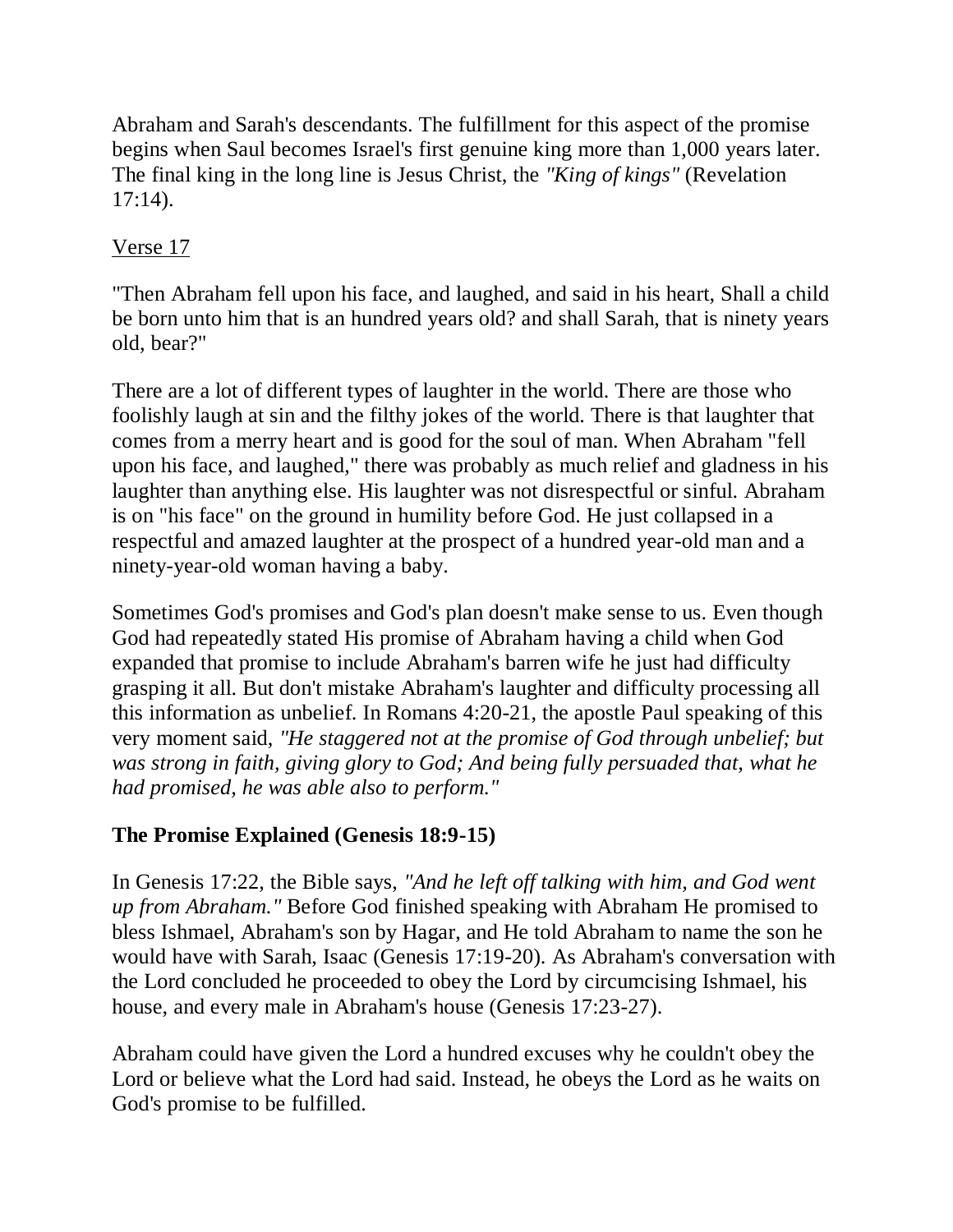Maybe you are waiting on a promise of God to be fulfilled in your life. What should you do? The obvious answer is, like Abraham obey the Lord in every way possible.

The next time the Lord appeared to Abraham, one of His purposes in doing so was to renew and further explain the promise for Sarah's sake so she could hear it with her own ears. Genesis 18:1 says, *"And the LORD appeared unto him in the plains of Mamre: and he sat in the tent door in the heat of the day."* As Genesis 18 opens we have a description of how the Lord visited Abraham with two angels. Abraham, in typical Eastern fashion, graciously receives the three guests (the Lord and two angels), offering welcome and refreshment (Genesis 18:2-8).

### Verse 9

"And they said unto him, Where is Sarah thy wife? And he said, Behold, in the tent."

As the three guests sat and ate with Abraham, "they said unto him, Where is Sarah thy wife? And he said, Behold, in the tent." The words indicate that Sarah is close enough to hear the conversation taking place between Abraham and the visitors.

# Verse 10-12

"And he said, I will certainly return unto thee according to the time of life; and, lo, Sarah thy wife shall have a son. And Sarah heard it in the tent door, which was behind him. Now Abraham and Sarah were old and well stricken in age; and it ceased to be with Sarah after the manner of women. Therefore Sarah laughed within herself, saying, After I am waxed old shall I have pleasure, my lord being old also?"

One of the guests speaks and says, "I will certainly return unto thee according to the time of life..." This "he" is the Lord Jesus in a pre-incarnate appearance. Abraham is sitting at the oak trees of Mamre and Jesus is talking to him about the promised conception and birth of Isaac. When Jesus says, "Sarah thy wife shall have a son," Sarah, who was doing a little eavesdropping

"laughed within herself." It has been twenty-five years since God gave Abraham this promise and both he and Sarah are now well past child bearing years. It is possible that the long delay in the promise being fulfilled had weakened their faith which resulted in Sarah's laughter. Her laughter, like Abraham's, doesn't seem to be out right doubt but rather amazement at the possibility of having a child at her age.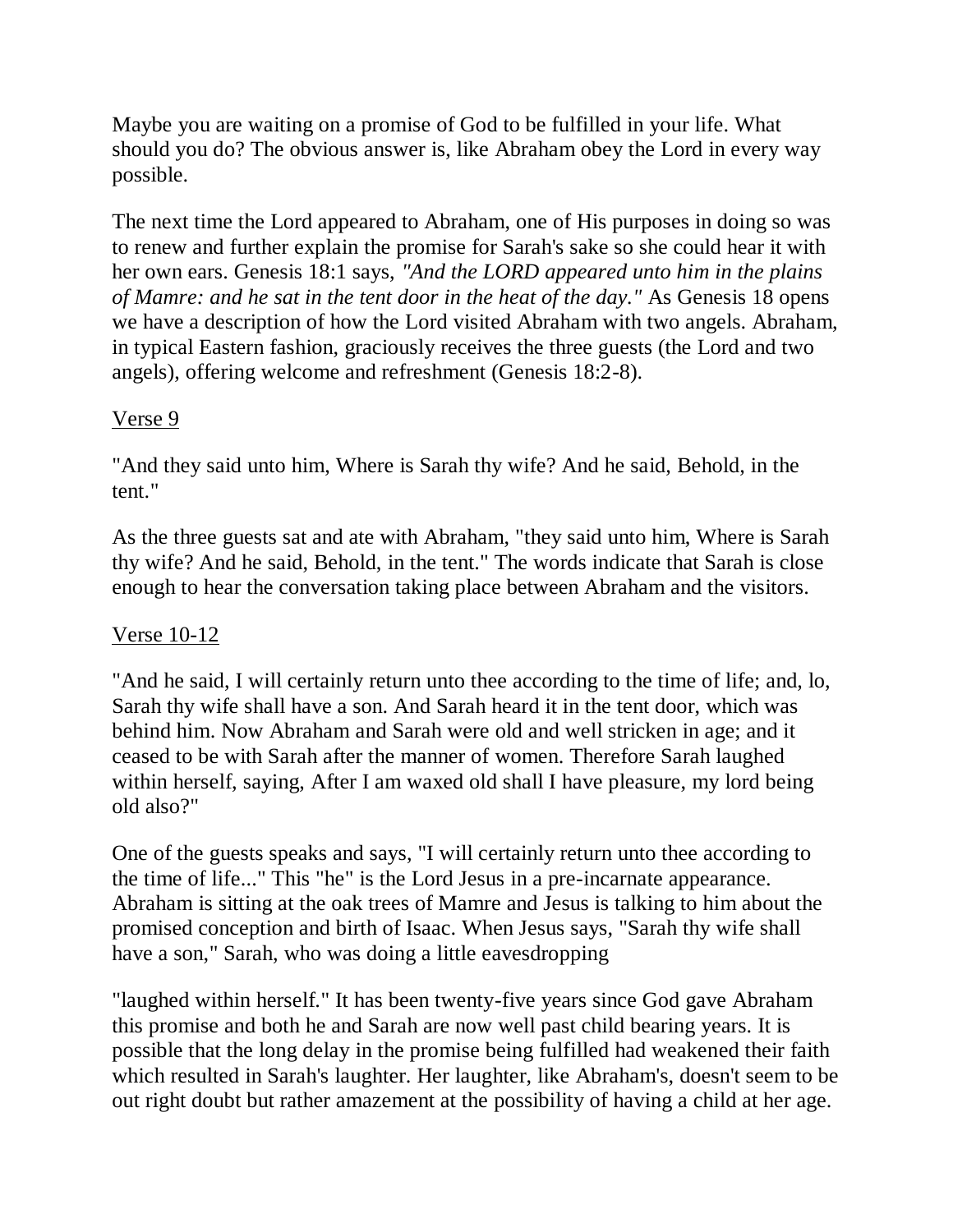#### Verse 13-14

"And the Lord said unto Abraham, Wherefore did Sarah laugh, saying, Shall I of a surety bear a child, which am old? Is any thing too hard for the Lord? At the time appointed I will return unto thee, according to the time of life, and Sarah shall have a son."

The Lord, not allowing Sarah's response to slide, asks a question to Abraham to further emphasize the ability of God to make all of this come to pass. The Lord wants to know why Sarah treated this promise as if it is impossible. The Lord wants to know if anything "is too hard for the Lord?"

### Verse 15

"Then Sarah denied, saying, I laughed not; for she was afraid. And he said, Nay; but thou didst laugh."

Sarah steps out from her close by location to defend herself. She said, "I laughed not; for she was afraid." Her denial was motivated by her fear. Remember, Sarah had not laughed out loud. She laughed "within herself." When the Lord replied, "Nay; but thou didst laugh," Sarah realized this stranger who was speaking knew everything about her.

*Question: What's going on in your life that is challenging your faith? Is there some promise God has given that He has not yet fulfilled? Is there a prayer request that hasn't been answered? And what is it today that you consider to be "too hard for the Lord?" Oh, you would never say that out loud, but like Sarah, you've said it a hundred times under your breath.*

# **The Promise Experienced (Genesis 21:1-7)**

The days and year that followed that memorable meeting between Abraham, Sarah, and the three heavenly visitors were difficult for Abraham and Sarah. God destroyed Sodom and Gomorrah (Genesis 18:16-19:29). During this same period Abraham traveled south again, this time into the land ruled by Abimelech, king of Gerar. What had happened twenty-five years earlier in Egypt when Pharaoh made a sexual pass at Sarah happened again as Abimelech pursued her. Although Sarah is ninety years old, she was still a beautiful woman and with her appearance was able to stir the passions of a king. Abimelech, having been warned by God not to touch Sarah, was very gracious to Abraham in letting him dwell in the land (Genesis 20:15).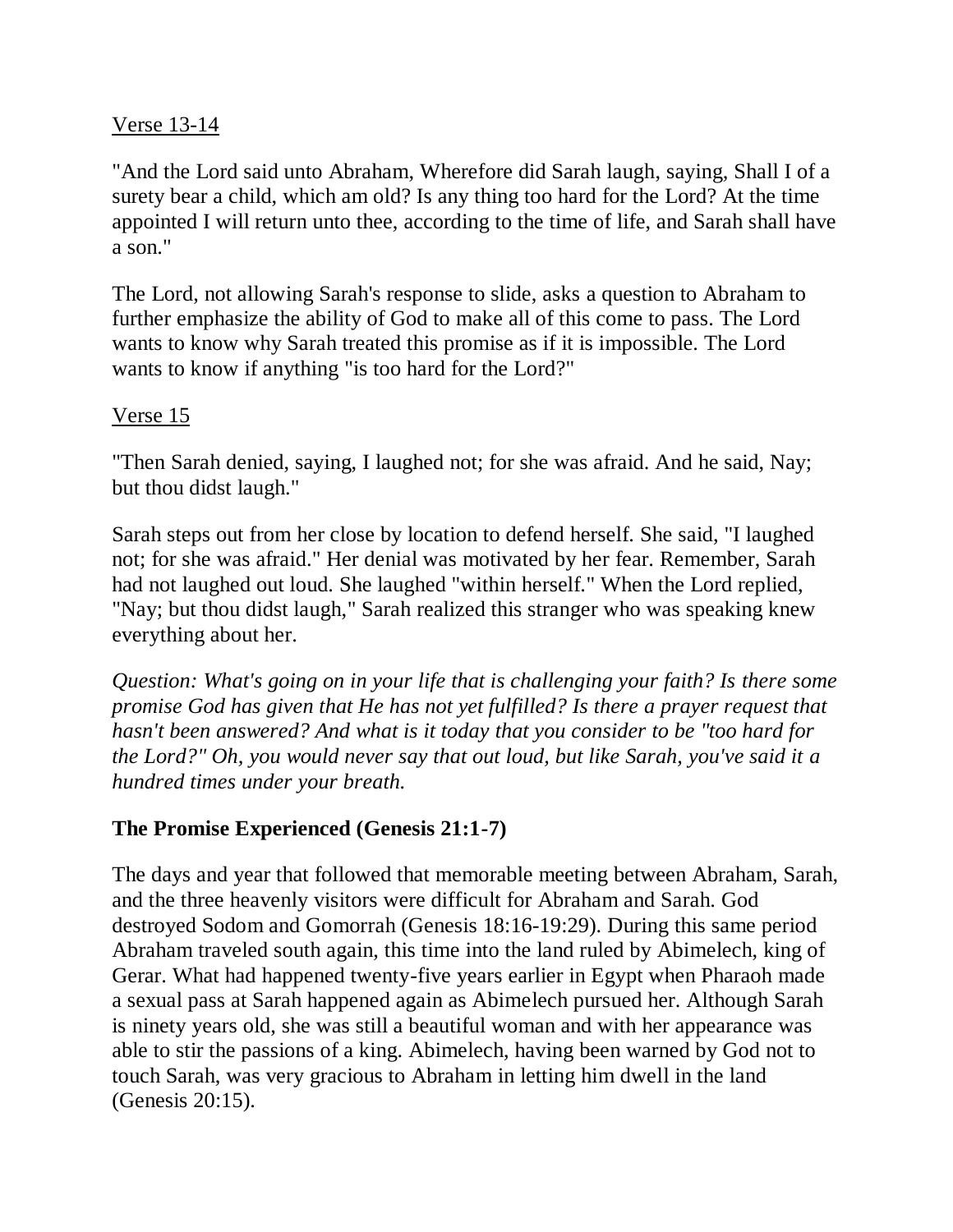#### Verse 1

"And the LORD visited Sarah as he had said, and the LORD did unto Sarah as he had spoken."

Immediately after the incident with Abimelech, "the LORD visited Sarah as he had said, and the LORD did unto Sarah as he had spoken." The Lord was good to Sarah and kept His promise. There are four words in two separate phrases in this verse that are so important. They are, "as he had said," and "as he had spoken." God keeps His promises!

In Genesis 17:21, God told Abraham, *"But my covenant will I establish with Isaac, which Sarah shall bear unto thee at this set time in the next year."* Abraham and Sarah now knew that God was faithful in every detail of His promise. God's visitation upon Sarah and her conception of Isaac was precise and exactly as God said. When things are just right in God's eyes and when the right moment has come, God keeps His promises.

### Verse 2

"For Sarah conceived, and bare Abraham a son in his old age, at the set time of which God had spoken to him."

How can twenty-five years of waiting on God's promise to be fulfilled be summarized in twenty-three words? This verse is filled with basic facts of the promise. "Sarah conceived." She was biologically able but she did. Sarah "bore Abraham a son in his old age." She wasn't physically able to do that, neither was Abraham, but it happened.

"At the set time of which God had spoken to him" means the promise was fulfilled not a day earlier and not a day late. God doesn't operate on our timetables. He isn't ruled by wristwatches and appointment books. His promises are timeless and they are fulfilled more by our obedience than by our calendars!

Commenting on the words, "set time," preacher and author, F.B. Meyer writes, "God has His set times. It is not for us to know them; indeed, we cannot know them; we must wait for them. If God had told Abraham in Haran that he must wait for thirty years until he pressed the promised child to his bosom, his heart would have failed him. So, in gracious love, the length of the weary years was hidden, and only as they were nearly spent, and there were only a few more months to wait, God told him, 'At the time appointed I will return unto thee, according to the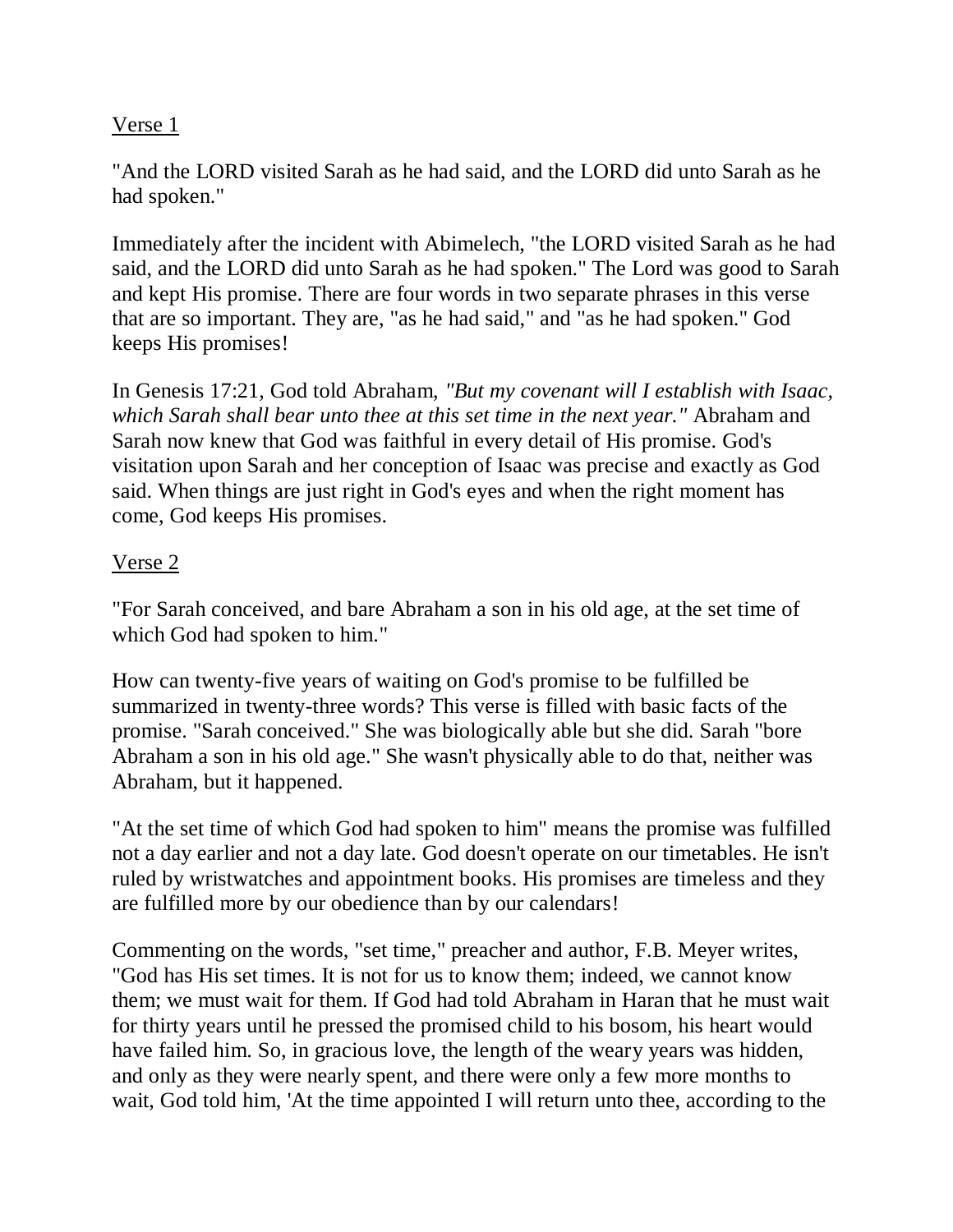time of life, and Sarah shall have a son'." *(F.B. Meyer, Abraham: The Obedience of Faith, 1968, p. 119.)*

# Verse 3-4

"And Abraham called the name of his son that was born unto him, whom Sarah bare to him, Isaac. And Abraham circumcised his son Isaac being eight days old, as God had commanded him."

Abraham's joy over the birth of "his son" is clearly indicated in his naming the child and in his obedience to the Lord in circumcising him. Abraham named his son "Isaac," as God had commanded him in Genesis 17:19. The name "Isaac" means, "He laughs." Issac's name would be a constant reminder to both Abraham and Sarah of their responses to God's promise of a son. Every time Abraham or Sarah called out, "Isaac," their minds would go back to how they reacted when God spoke His words of promise to them.

"Eight days" after Isaac's birth, Abraham circumcised his son in the same manner God had earlier required of all the males in his household. Circumcision is the mark of the Jew; it provides an outward sign for God's people (Genesis 17:10-12). As he cut away for foreskin of Isaac, it was a sign that this promised son was one of God's chosen race.

# Verse 5

"And Abraham was an hundred years old, when his son Isaac was born unto him."

The words of this verse may seem out of place and unnecessary. Just the opposite is the true. Think about these words, "an hundred years old...when Isaac was born." Amazing isn't it? Since God first called Abraham in Ur of the Chaldees and gave him the promise of a land and a seed that would number more than the stars of the heaven, Abraham had waited. Now that he is "an hundred years old," no one can give glory or credit to anyone except Almighty God!

Maybe you're thinking God has forgotten about you today. Maybe you're thinking God has forgotten about your family or it's too late, or it's been too long. Take courage child of God. God know who you are, where you are, and when to meet your needs.

# Verse 6-7